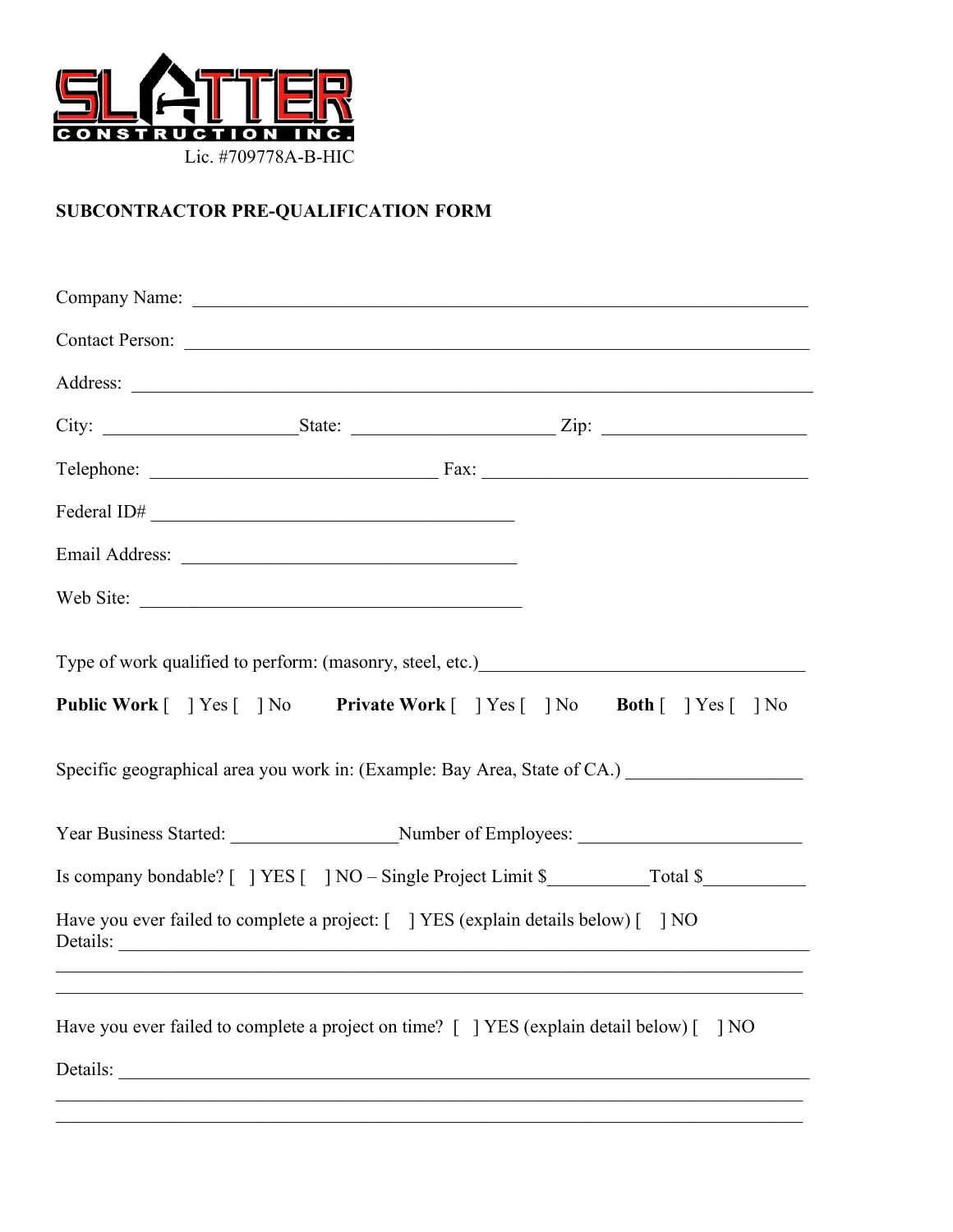| Have you had a contract terminated due to performance? [ ] YES (explain detail below) [ ] NO                                                                                                                                                                               |
|----------------------------------------------------------------------------------------------------------------------------------------------------------------------------------------------------------------------------------------------------------------------------|
|                                                                                                                                                                                                                                                                            |
| ,我们也不能在这里的人,我们也不能在这里的人,我们也不能在这里的人,我们也不能在这里的人,我们也不能在这里的人,我们也不能在这里的人,我们也不能在这里的人,我们也<br>What is your current Worker's Compensation Experience Modification Rating (EMR) ___________________                                                                                   |
| Number of Jobs Run At Time:                                                                                                                                                                                                                                                |
|                                                                                                                                                                                                                                                                            |
| Do you have a Service Department? [ ] YES [ ] NO                                                                                                                                                                                                                           |
| Do you have 24 coverage? [ ] YES [ ] NO                                                                                                                                                                                                                                    |
| Contractor's License (s) States and Numbers                                                                                                                                                                                                                                |
|                                                                                                                                                                                                                                                                            |
| State: No: No:                                                                                                                                                                                                                                                             |
|                                                                                                                                                                                                                                                                            |
| Union / Signatory: Yes [] No [] Subcontractor: [] Vendor/Supplier: []<br>$\mathbf{r} = \mathbf{m}$ , $\mathbf{r} = \mathbf{m}$ , $\mathbf{r} = \mathbf{r}$ , $\mathbf{r} = \mathbf{r}$ , $\mathbf{r} = \mathbf{r}$ , $\mathbf{r} = \mathbf{r}$ , $\mathbf{r} = \mathbf{r}$ |

Business Type: [ ] Corporation [ ] Partnership [ ] Limited Liability Company [ ] Sole Proprietor [ ] Other (specify)

| <b>Name &amp; Title</b> | <b>Years with Company</b> |
|-------------------------|---------------------------|
|                         |                           |
|                         |                           |
|                         |                           |
|                         |                           |

Is your company owned or controlled by a parent or any other organization? [ ] YES [ ] NO

## *If yes, please describe on a separate sheet.*

Is you company a certified: [ ] MBE [ ] WBE [ ] DBE [ ] VBE [ ] SBE [ ] Native American [ ] N/A

[ ] Office Personnel [ ] Field Supervisors [ ] Avg. Field Labor [ ] Avg. Shop Labor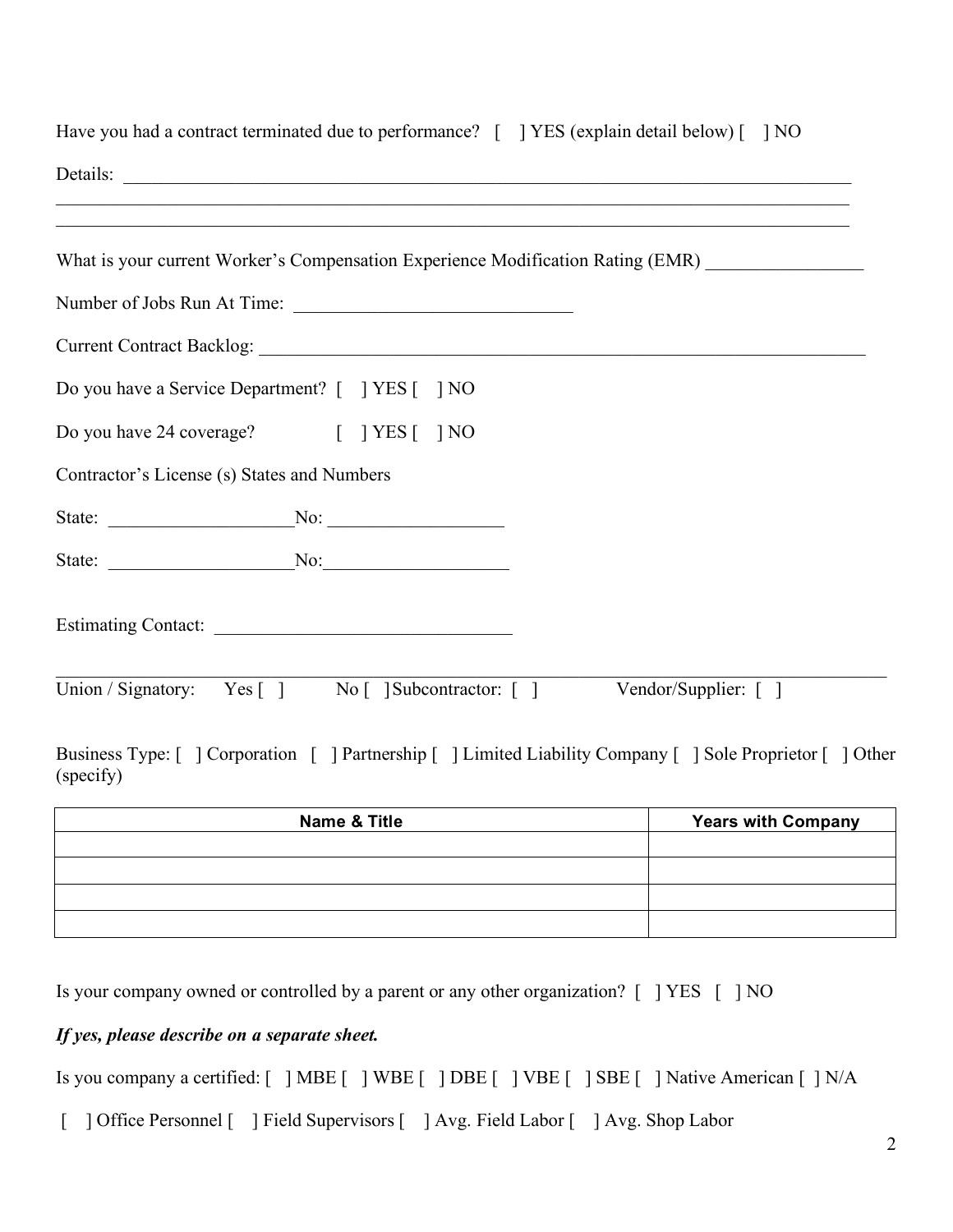# **I. Legal Information**

Are there any judgments, claims, arbitration proceedings, or suits pending/out-standing against your firm or its officer or principals? [ ] YES [ ] NO

## *If yes, please provide a complete explanation on a separate sheet.*

Has your company filed any lawsuits or requested arbitration or mediation with regard to construction? contracts within the last three  $(3)$  years?  $[ | \text{YES} | ] NO$ 

# *If yes, please provide a complete explanation on a separate sheet.*

#### **II. References**

# **Banking**

| City, State, Zip                                         |  |  |
|----------------------------------------------------------|--|--|
| <b>Bonding</b>                                           |  |  |
|                                                          |  |  |
|                                                          |  |  |
|                                                          |  |  |
| Bonding Capacity – Per Project \$                        |  |  |
|                                                          |  |  |
| Please attach a formal letter from your bonding company. |  |  |
| <b>Insurance</b>                                         |  |  |
|                                                          |  |  |
|                                                          |  |  |
|                                                          |  |  |
|                                                          |  |  |
|                                                          |  |  |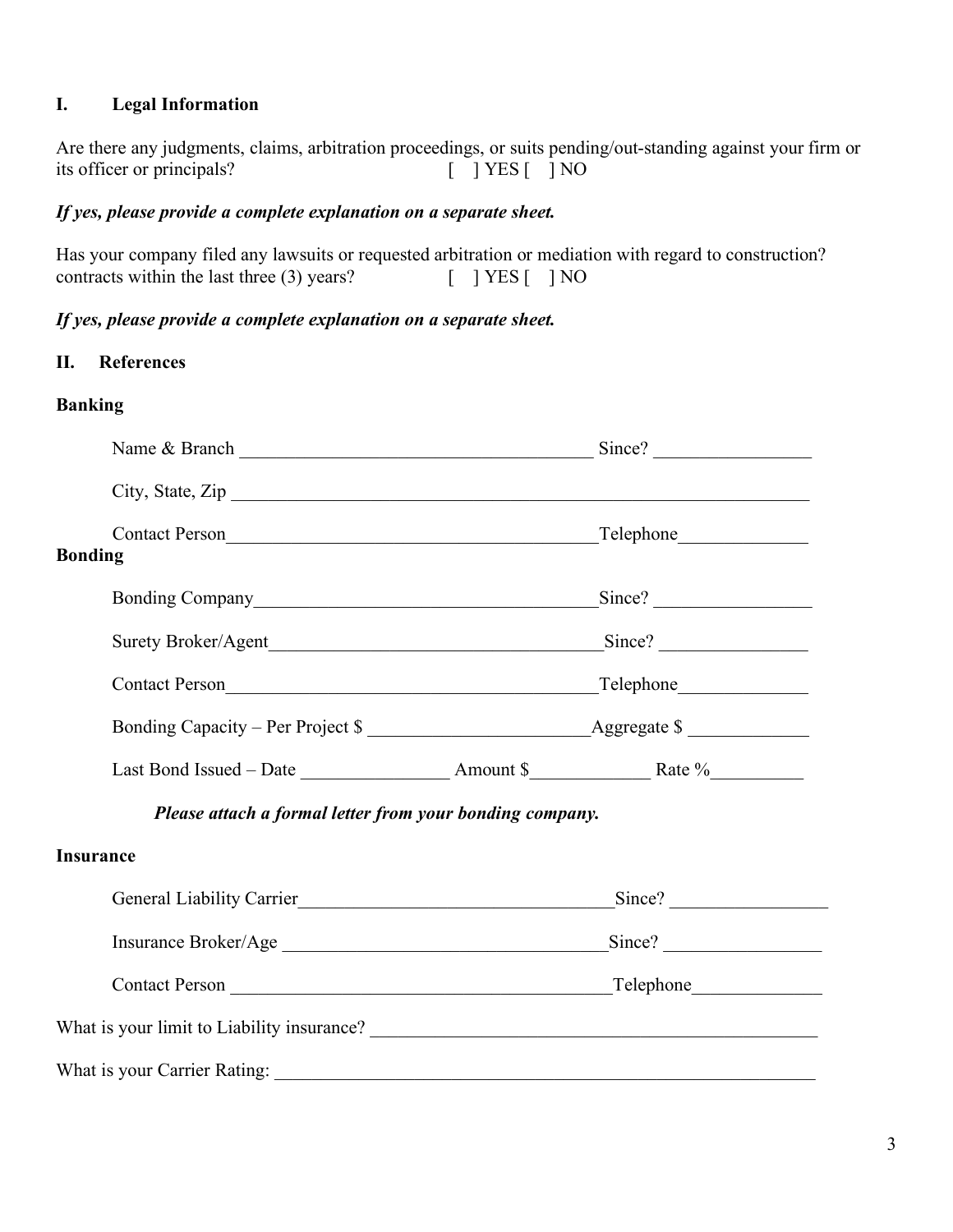# Supplier

|                    |      | $\Box$ Telephone                                                                                      |
|--------------------|------|-------------------------------------------------------------------------------------------------------|
|                    |      |                                                                                                       |
|                    |      | Contact Person<br><u>Felephone</u>                                                                    |
|                    |      |                                                                                                       |
|                    |      | Contact Person<br><u>Felephone</u><br>Telephone                                                       |
| the last 2 years): |      | List Five References (Owner, Architects, and at least 2 General Contractors for work completed within |
|                    |      | Project: Company: Company:                                                                            |
|                    |      |                                                                                                       |
|                    |      |                                                                                                       |
|                    |      | Project: Company: Company:                                                                            |
|                    |      |                                                                                                       |
|                    |      |                                                                                                       |
|                    |      | Project: Company: Company:                                                                            |
|                    |      |                                                                                                       |
|                    |      |                                                                                                       |
|                    |      | Project: Company: Company:                                                                            |
|                    |      |                                                                                                       |
|                    |      |                                                                                                       |
|                    |      | Project: Company:                                                                                     |
|                    |      |                                                                                                       |
| Telephone:         | Fax: | Your Contract \$                                                                                      |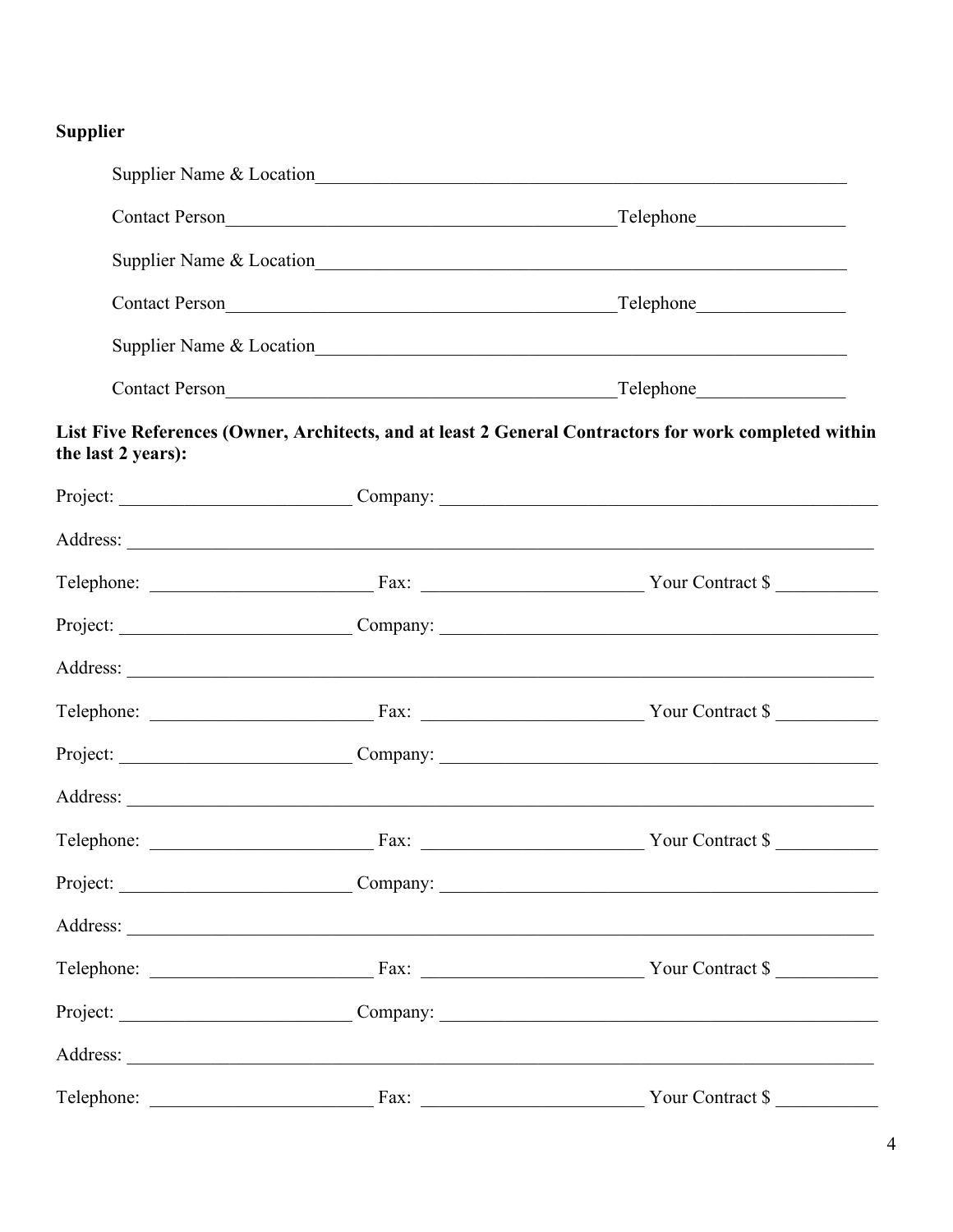## **III. Financial Information**

### **Financial Reference: Please attach a copy of the following:**

- **1. Your most recent full fiscal-year-ending Balance Sheet, Income Statement and Cash Flow**
- **2. Your most recent quarterly year-to-date Balance Sheet, Income Statement and Cash Flow.**

Has your company or any other organization with which your officers were involved during the past three (3) years, ever been in bankruptcy or a voluntary reorganization? [ ] YES [ ] NO

#### *If yes, please provide a complete explanation on a separate sheet.*

### **IV. Revenue**

Annual Volume: What was the annual volume of work completed in the last three years as well as next year's forecast (Forecast Volume)

### **V. Experience**

Has your company had experience with LEED projects? [ ] YES [ ] NO

#### **VI. Safety**

Does your firm have a written safety plan? [ ] YES [ ] NO

Has your firm had any OSHA citations, fines, or jobsite fatalities within the most recent three (3) years?  $[$  | YES  $[$  | NO

## **If yes, please describe in detail on an attached sheet what occurred and what steps were taken for future prevention.**

OSHA Incident Rate: Please list your firms OSHA incident rate for the most recent three (3) years YR. / Rate YR. / Rate YR. / Rate

## **VII. Additional Information**

Please list any additional information you feel will help us determine your company's qualifications and expertise\_\_\_\_\_\_\_\_\_\_\_\_\_\_\_\_\_\_\_\_\_\_\_\_\_\_\_\_\_\_\_\_\_\_\_\_\_\_\_\_\_\_\_\_\_\_\_\_\_\_\_\_\_\_\_\_\_\_\_\_\_\_\_\_\_\_\_\_\_\_\_\_\_\_\_\_\_\_\_

 $\mathcal{L}_\mathcal{L} = \{ \mathcal{L}_\mathcal{L} = \{ \mathcal{L}_\mathcal{L} = \{ \mathcal{L}_\mathcal{L} = \{ \mathcal{L}_\mathcal{L} = \{ \mathcal{L}_\mathcal{L} = \{ \mathcal{L}_\mathcal{L} = \{ \mathcal{L}_\mathcal{L} = \{ \mathcal{L}_\mathcal{L} = \{ \mathcal{L}_\mathcal{L} = \{ \mathcal{L}_\mathcal{L} = \{ \mathcal{L}_\mathcal{L} = \{ \mathcal{L}_\mathcal{L} = \{ \mathcal{L}_\mathcal{L} = \{ \mathcal{L}_\mathcal{$  $\mathcal{L}_\mathcal{L} = \mathcal{L}_\mathcal{L} = \mathcal{L}_\mathcal{L} = \mathcal{L}_\mathcal{L} = \mathcal{L}_\mathcal{L} = \mathcal{L}_\mathcal{L} = \mathcal{L}_\mathcal{L} = \mathcal{L}_\mathcal{L} = \mathcal{L}_\mathcal{L} = \mathcal{L}_\mathcal{L} = \mathcal{L}_\mathcal{L} = \mathcal{L}_\mathcal{L} = \mathcal{L}_\mathcal{L} = \mathcal{L}_\mathcal{L} = \mathcal{L}_\mathcal{L} = \mathcal{L}_\mathcal{L} = \mathcal{L}_\mathcal{L}$ 

(Forecast Volume)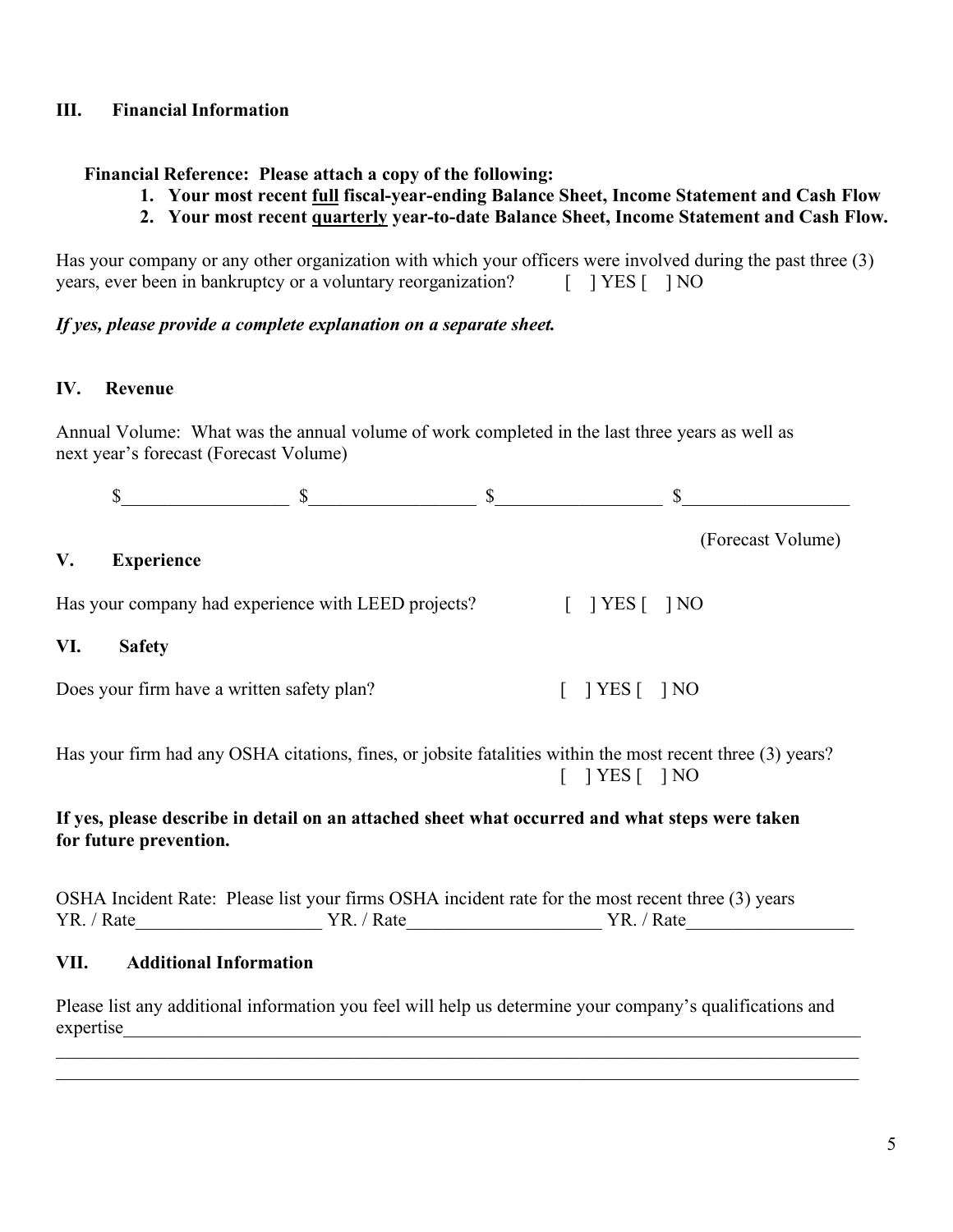

\_\_\_\_\_\_\_\_\_\_\_\_\_\_\_\_\_\_\_\_\_\_\_\_\_\_\_\_\_\_\_\_\_\_\_\_\_\_\_\_\_\_\_\_\_\_\_\_\_\_\_\_\_\_\_\_\_\_\_\_\_\_\_\_\_\_\_\_\_\_\_\_\_\_\_\_\_\_

\_\_\_\_\_\_\_\_\_\_\_\_\_\_\_\_\_\_\_\_\_\_\_\_\_\_\_\_\_\_\_\_\_\_\_\_\_\_\_\_\_\_\_\_\_\_\_\_\_\_\_\_\_\_\_\_\_\_\_\_\_\_\_\_\_\_\_\_\_\_\_\_\_\_\_\_\_\_

\_\_\_\_\_\_\_\_\_\_\_\_\_\_\_\_\_\_\_\_\_\_\_\_\_\_\_\_\_\_\_\_\_\_\_\_\_\_\_\_\_\_\_\_\_\_\_\_\_\_\_\_\_\_\_\_\_\_\_\_\_\_\_\_\_\_\_\_\_\_\_\_\_\_\_\_\_\_

\_\_\_\_\_\_\_\_\_\_\_\_\_\_\_\_\_\_\_\_\_\_\_\_\_\_\_\_\_\_\_\_\_\_\_\_\_\_\_\_\_\_\_\_\_\_\_\_\_\_\_\_\_\_\_\_\_\_\_\_\_\_\_\_\_\_\_\_\_\_\_\_\_\_\_\_\_\_

# **Where do you do work?**

Please indicate below, using the number key, the geographical areas of California you will work.

This will allow us to send you bid invitations inside of your working



Details/ other info: \_\_\_\_\_\_\_\_\_\_\_\_\_\_\_\_\_\_\_\_\_\_\_\_\_\_\_\_\_\_\_\_\_\_\_\_\_\_\_\_\_\_\_\_\_\_\_\_\_\_\_\_\_\_\_\_\_\_\_\_\_\_